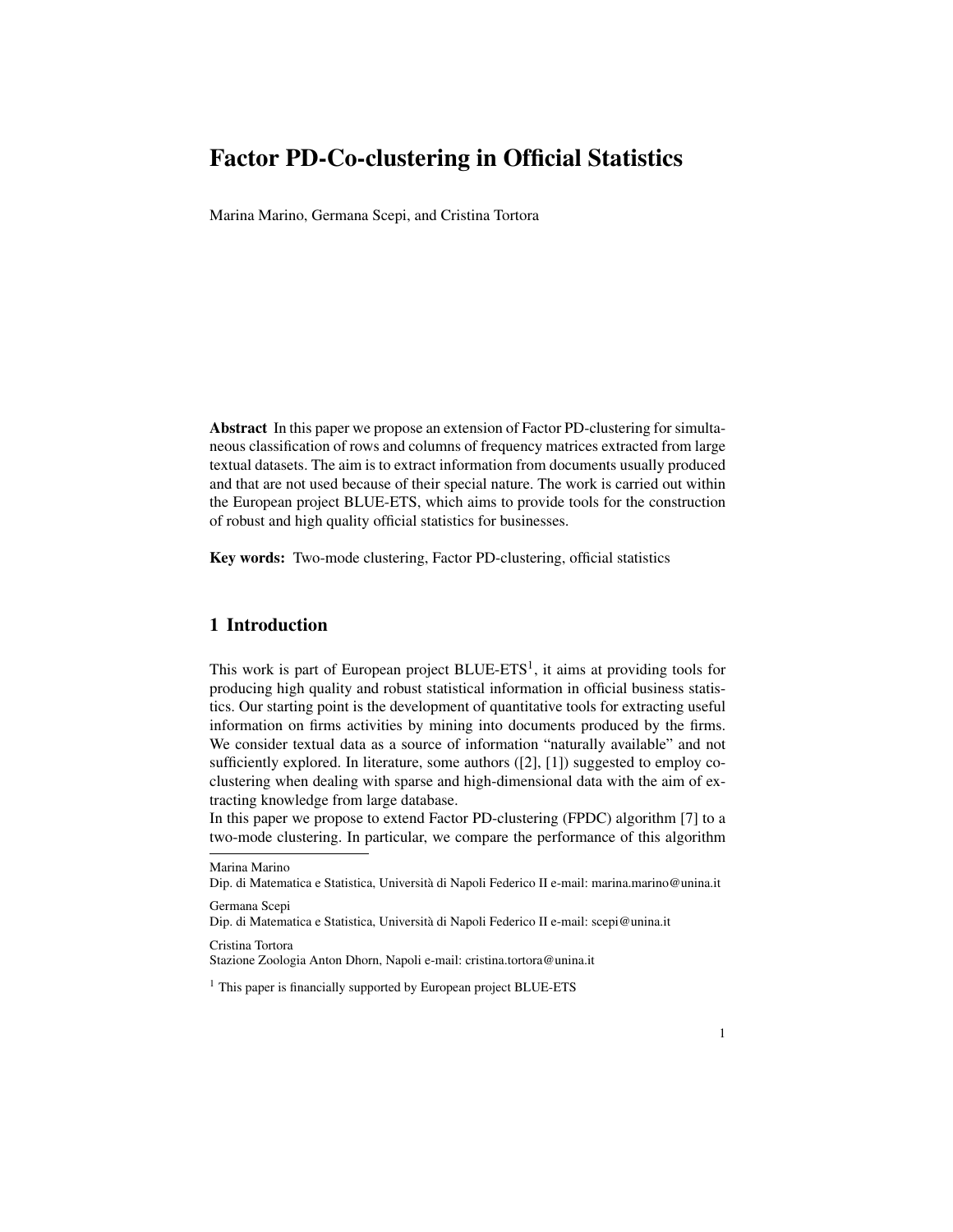with the co-clustering algorithm proposed by Dhillon and others in 2003 [2] on a management commentaries dataset in order to detect the most suitable approach to identify interesting sub-structure.

### 2 Factor PD-clustering

PD-clustering is based on the assumption that the product between the probability of any point to belong to each class and the distance from the centers of the clusters is a constant, called Join Distance Function (JDF), depending on the point. The value of this constant is a measure of the classifiability of the point. The aim of the algorithm is to maximize the classifiability of all points that is equivalent to minimize the value of the JDF [3]. Formalizing, being given some random centers, the probability of any point to belong to each class is assumed to be inversely proportional to the distance from the centers of the clusters. Being given an *X* data matrix with *n* units and *J* variables, given *K* clusters that are assumed not empty, PD-Clustering is based on two quantities: the distance of each data point  $x_i$  from the  $K$  clusters centres  $c_k$ ,  $d_k(x_i)$ , and the probabilities for each point to belong to a cluster,  $p_{ik}$  with  $i = 1, \ldots, n$  and  $k = 1, \ldots, K$ . The relation between them is the basic assumption of the method:  $p_{ik}d_k(x_i) = JDF(x_i)$ , for a given value of  $x_i$  and for all  $k = 1, \ldots, K$ . The quantity  $JDF(x_i)$  is a measure of the closeness of  $x_i$  from all clusters' centers. The whole clustering problem consists in the identification of the centers that minimize the JDF. Basing on this assumption cluster centers can be computed as follow:

$$
c_k = \sum_{i=1,...,N} \left( \frac{u_k(x_i)}{\sum_{j=1,...,N} u_k(x_j)} \right) x_i, \text{ where } u_k(x_i) = \frac{p_{ik}^2}{d_k(x_i)} \text{ [3].}
$$

When the number of variables is large and variables are correlated non-hierarchical clustering methods, including PD-Clustering, become very unstable and the correlation between variables can hide the real number of clusters [9]. A linear transformation of the original variables into a reduced number of orthogonal ones can significantly improve the algorithm performance. The linear transformation of the variables and the clustering method must optimize a consistent criterion. In [6] it is demonstrated that a Tucker3 decomposition [4] of a distance matrix G minimize the JDF, or equivalently optimize the same criterion of PD-clustering. The matrix *G* is a distance matrix, of general elements  $g_{ijk} = |x_{ij} - c_{ki}|$ , where  $i = 1, \ldots, n$ indicates the units,  $j = 1, \ldots, J$  the variables and  $k = 1, \ldots, K$  the clusters. The method consists in finding the transformation of original data  $x_{iq}^* = x_{ij}b_{jq}$ , where  $b_{iq}$  is a weighting system, and cluster centers  $c_{kq}$  such that the JDF is minimized:  $JDF^* = argmin_{C,B} \sum_{i=1}^n \sum_{q=1}^Q \sum_{k=1}^K (x_{iq}^* - c_{kq}^*)^2 p_{ik}, x_{iq}^*$  and  $c_{kj}^*$  indicate the projection of points and centers in the factorial space. The two quantities can not be found at the same time, so an iterative method is applied. At first a PD-clustering is applied on the original data matrix, starting on this first partition the distance matrix *G* is computed. On the distance matrix *G* a tucker 3 decompositions is applied in order to compute  $x_{iq}^*$ . On the transformed data PD-clustering is applied and the whole algorithm is iterate until the convergence is reached. The convergence of the method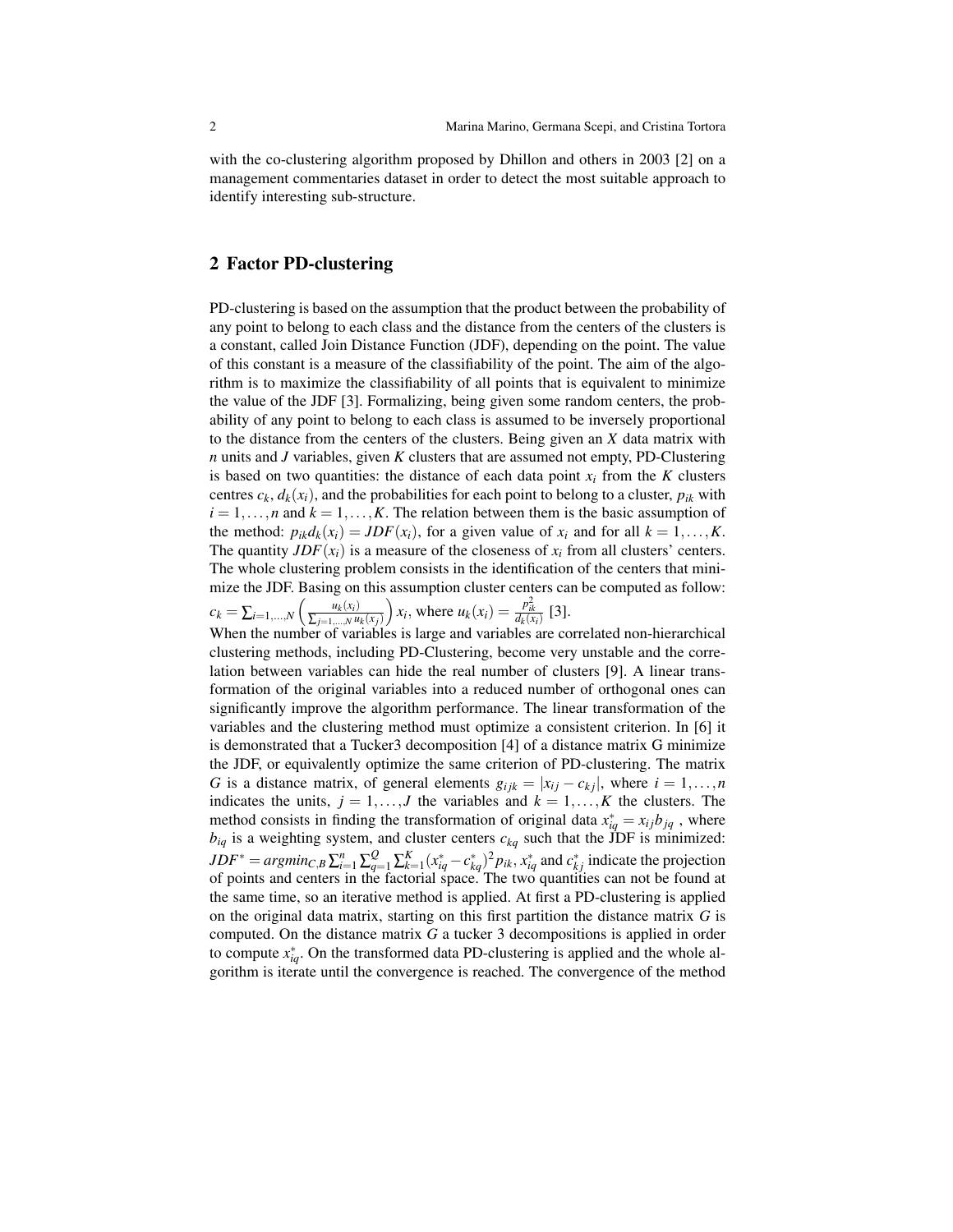is empirically demonstrated. The integration of the PD-Clustering and the Tucker3 factorial step makes the clustering more stable and permits to consider datasets with large number of variables and having not elliptical form [7].

#### 3 Factor PD-Co-clustering

Dealing with textual data, it is meaningful to define simultaneously clusters of words and clusters of documents. Co-clustering or two-mode clustering are methods where the rows and columns of the data matrix are clustered simultaneously [8]. This implies two main advantages. The first is that there is an overall objective function that cannot be reduced to a simple combination of constituent row and column objective functions. The second is that a simultaneous clustering can emphasize the association between units and variables clusterings that appear as linked clusterings from the data analysis, and it allows the researcher to characterize the nature of the interaction or of the dependence structure between units and variables, as implied by the data. In literature, there are very different simultaneous clustering methods, in particular Information-theoretic Co-clustering, proposed by Dhillon and others in 2003, [2]. FPDC can be easily extended to a two-mode clustering. Tucker 3 decomposition allows to compute project of units  $x^*$  and variables  $y^*$  on the factorial space:  $x_{iq}^* = x_{ij}b_{jq}$ ,  $y_{jr}^* = y_{ji}u_{ir}$ , with  $i = 1, ..., n$ ,  $j = 1, ..., J$ , where  $b_{iq}$  and  $u_{ir}$  are a weighting system. The indices  $q = 1, \ldots, Q, r = 1, \ldots, R$  refer to the number of components  $Q, R$  of respectively  $B, U$ . On the projection obtained, variables  $y^*$  can be grouped using PD-clustering. The factorial space has been obtained by a Tucker 3 decomposition of distance matrix *G*, it is the space that maximize the classifiability of units, variables clusters are affected by the units clusters. Starting from this clustering structure a distance matrix of variables  $G'$  can be computed. Basing on the same procedure clusters of units, on the space that maximize the classifiability of variables, can be obtained. The entire process is iterated until the convergence is reached. Two-mode FPDC can be summarized in the following steps: 1. Random initialization of cluster of units and computation of distance matrix *G*; 2. Three-way decomposition of distance matrix *G*; 3. Projection of units and variables on the factorial space; 4. PD-clustering of variables on the factorial space *y* ∗ ; 5. Computation of distance matrix of variables  $G'$ ; 6. Three-way decomposition of distance matrix G'; 7. Projection of units and variables on the factorial space; 8. PD-clustering of units on the factorial space *x* ∗ . Steps from 2 to 8 are iterated until convergence to the solution.

#### 4 Management commentaries dataset

An important part of the official budget of listed companies is the management commentary. Among the 406 italian listed company in 2009, 25 companies have been